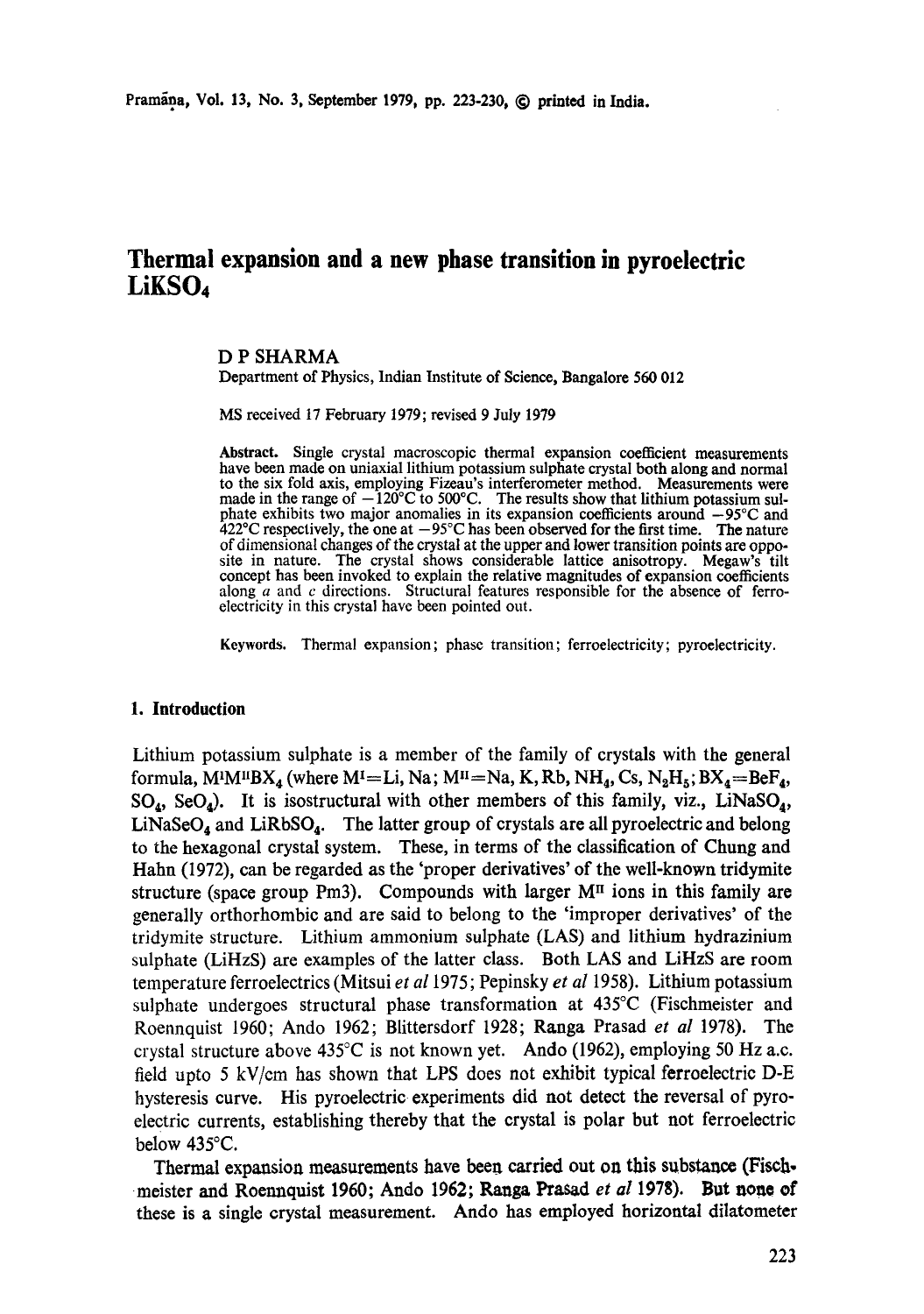technique to get expansion data using fused and single crystal samples. His expansion data on LPS along the  $c$  axis seems to agree with the powder x-ray diffraction data of Fischmeister and Roennquist (1960). But none has extended his measurements below the room temperature. Further, the accuracy of the measurement of the temperature in the work of Fischmeister and Roennquist is rather low  $(\pm 3^{\circ}C)$ . The heating/cooling rate of the crystal in Ando's dilatometric experiments is also rather high  $(1^{\circ}C/\text{min})$ especially near the transition temperature.

It was therefore considered necessary to get fresh data on the expansion behaviour of lithium potassium sulphate by the more accurate Fizeau's interferometer method with a view to (i) get more reliable and accurate thermal expansion data over the extended temperature range (from  $-120^{\circ}$ C to 500°C), (ii) look for any unsuspected/ suspected expansion anomalies at low temperatures. It is suspected that crystals which are 'proper derivatives' of the tridymite structure may have more than one hettotype as evident in the case of 'improper derivatives'  $LiNH<sub>4</sub>SO<sub>4</sub>$ ,  $LiN<sub>2</sub>H<sub>5</sub>SO<sub>4</sub>$ , etc. and in tridymite itself (Dallase 1967) and (iii) to compare the lattice anisotropies of lithium potassium sulphate with those of lithium ammonium sulphate and lithium hydrazinium sulphate, which are made up of similar structural building blocks  $(LiO<sub>4</sub>)$ and SO4 tetrahedra and monovalent cavity ions) and to point out structural features responsible for the absence of ferroelectricity in this crystal.

## **2. Crystal structure and other studies**

Bradley (1925) has approximately solved the crystal structure of lithium potassium sulphate. Its space group is  $C_6^6$  and it has two molecules in its unit cell. The structure essentially is made up of the corner sharing of two kinds of tetrahedra  $LiO<sub>4</sub>$  and  $SO<sub>4</sub>$ , the framework enclosing large cavities occupied by potassium ions. The pattern of the sharing of the corners of the tetrahedra is tridymite-like. The sulphur and lithium atoms are on the special positions on the triad axes but they are ordered, occupying alternate tetrahedra. Every oxygen atom has one lithium neighbour and one sulphur neighbour. The lithium-oxygen-sulphur bond is mostly linear and is along the sixfold axis of the structure. A consequence of the sulphur/lithium ordering is that the structure is polar.

Reports on other physical properties viz., static dielectric constant (Ando 1962), pyroelectricity (Ando 1962; Hayashi 1912), piezoelectricity (Elings 1928), refractive index (Blittersdorf 1928), Raman spectra (Schaefer *et a11930;* Rao *et al* 1975), electrooptic effect (Slicker 1960) are also avilable in the literature.

## **3. Experimental details**

Good optical quality single crystals of  $LiKSO<sub>4</sub>$  in the form of transparent hexagonal discs were grown at constant temperature of 30°C from an aqueous solution containing  $Li<sub>2</sub>SO<sub>4</sub>$  and  $K<sub>2</sub>SO<sub>4</sub>$  in their stoichiometric proportions. The crystal axes were identified by optical crystallographic technique. Typical dimensions of the crystal were 1.5cm × 1;5 cm× 0.7 cm. Fizeau's interferometer, employed by the author to **measure**  the expansion coefficients, is a well-recognised method of determining length changes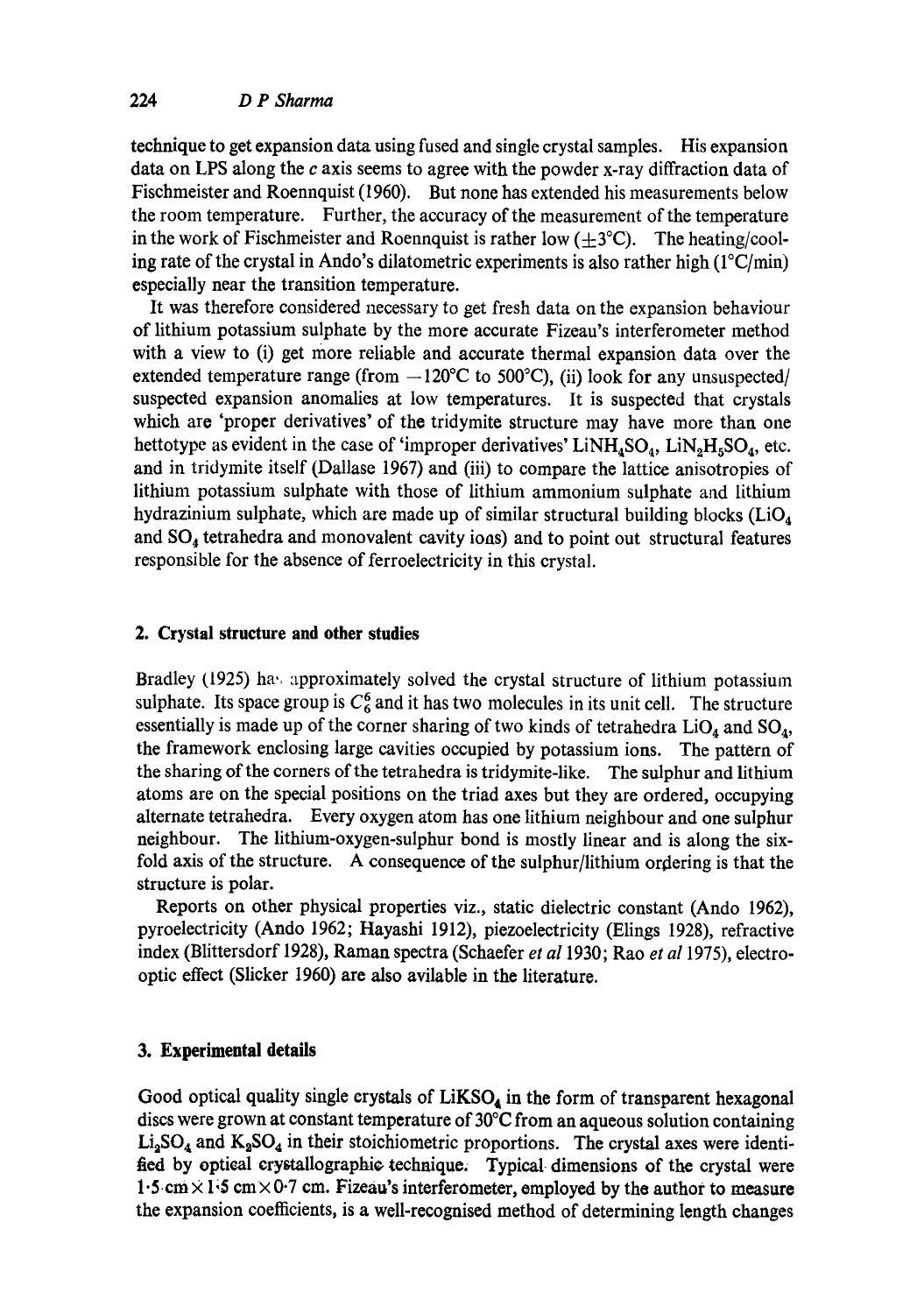in solids. Detailed descriptions of the method are available from several papers (e.g. Yates 1972). In the present measurements, wavelength of the light used was 5462.2A. The crystal specimens were pyramidal in shape. The error in grinding the pyramids along the c-axis was almost nil because the bases of the pyramids were natural crystal faces. Along the *a* axis, there might be an error of  $\pm 1^\circ$  from the original axis. Measurements were made in the temperature range of  $-120^{\circ}$ C to 500 $^{\circ}$ C. The accuracy of the temperature measurement was better than  $\pm$  0.5°C. The rate of heating of the specimens was in the range of 0.3°C to 0.6°C per minute. Crystals remained undamaged after the experiments were over. Measurements were reproducible. The error in coefficient of thermal expansion in any direction is estimated to be around 3 to  $5\%$ .

## **4. Results**

The linear thermal expansion coefficients  $a_a$  and  $a_c$  were calculated by using the formula

$$
\alpha = (1/2I) (dN/dT), \qquad (1)
$$

where  $\alpha$  is the linear expansion coefficient along  $\alpha$  or  $c$  direction,  $l$  is the length of the crystal pyramid along a or c axis,  $dN$  is  $N\lambda$  (where  $\lambda = 5462.2$  Å) and  $dT$  is the temperature interval of passage of N fringes across the reference mark in the field of view.

Expansion coefficients along a and c axes have been designated  $a_a$  and  $a_c$  respectively. The graphs showing the variation of  $\alpha$  with temperature along the  $c$  and  $\alpha$ 



**Figure 1.** Linear thermal expansion  $a_c$  of LiKSO<sub>4</sub>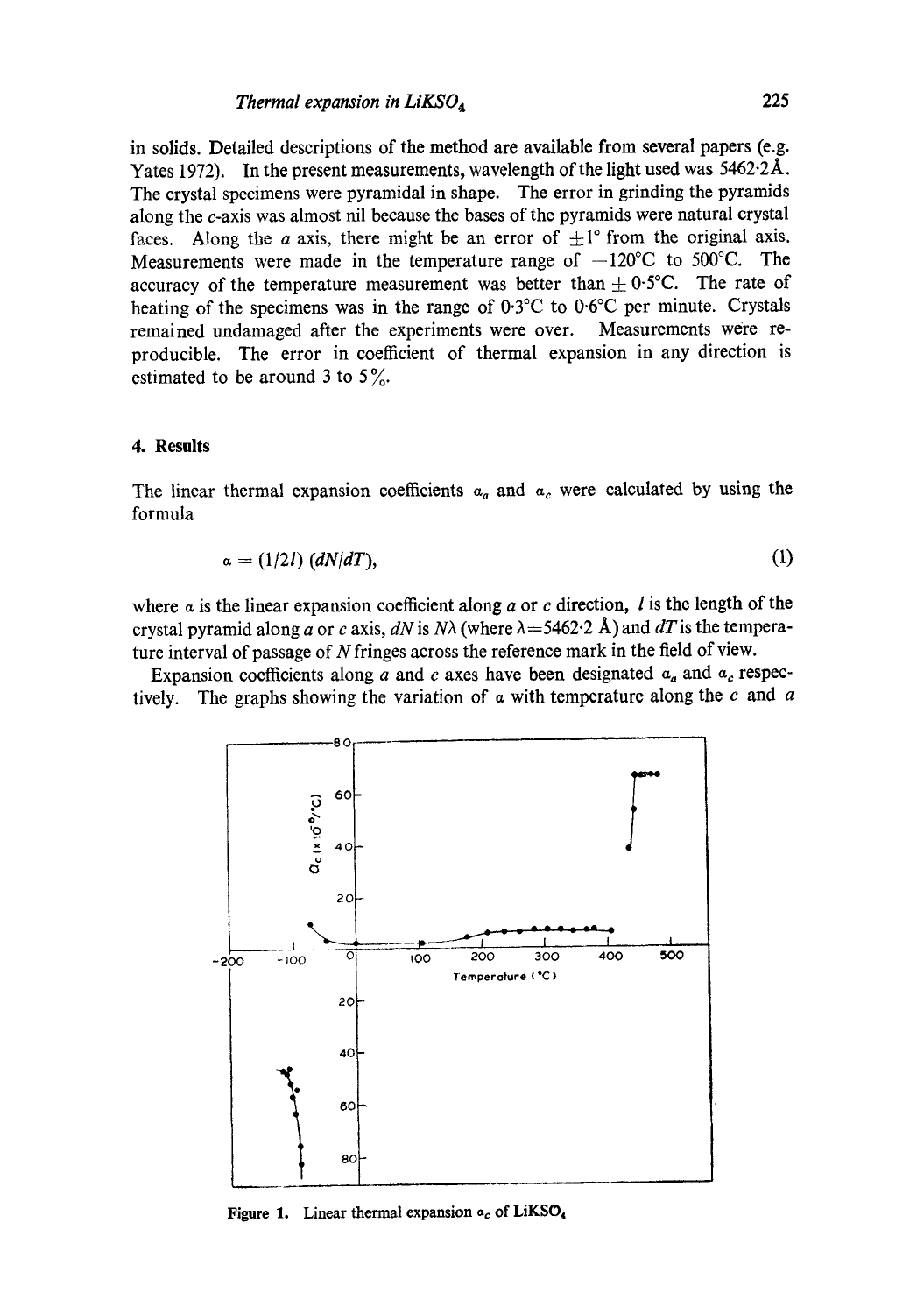

Figure 2. Linear thermal expansion coefficient  $a_a$  of LiKSO<sub>4</sub>



Figure 3. Polar diagram of  $LiKSO<sub>4</sub>$  in (001) plane

directions have been drawn in figures 1 and 2 respectively. Figures 3 and 4 illustrate the variation of the expansion coefficients with orientations on (0001) and (0100) planes. These polar diagrams have been drawn on the projection of the crystal structures on these planes as given in Bradley (1925).

Figures I and 2 reveal that LPS exhibits two major anomalies in its expansion coefficients around  $-95^{\circ}\text{C}$  and 422 $^{\circ}\text{C}$  respectively. The anomalous nature of the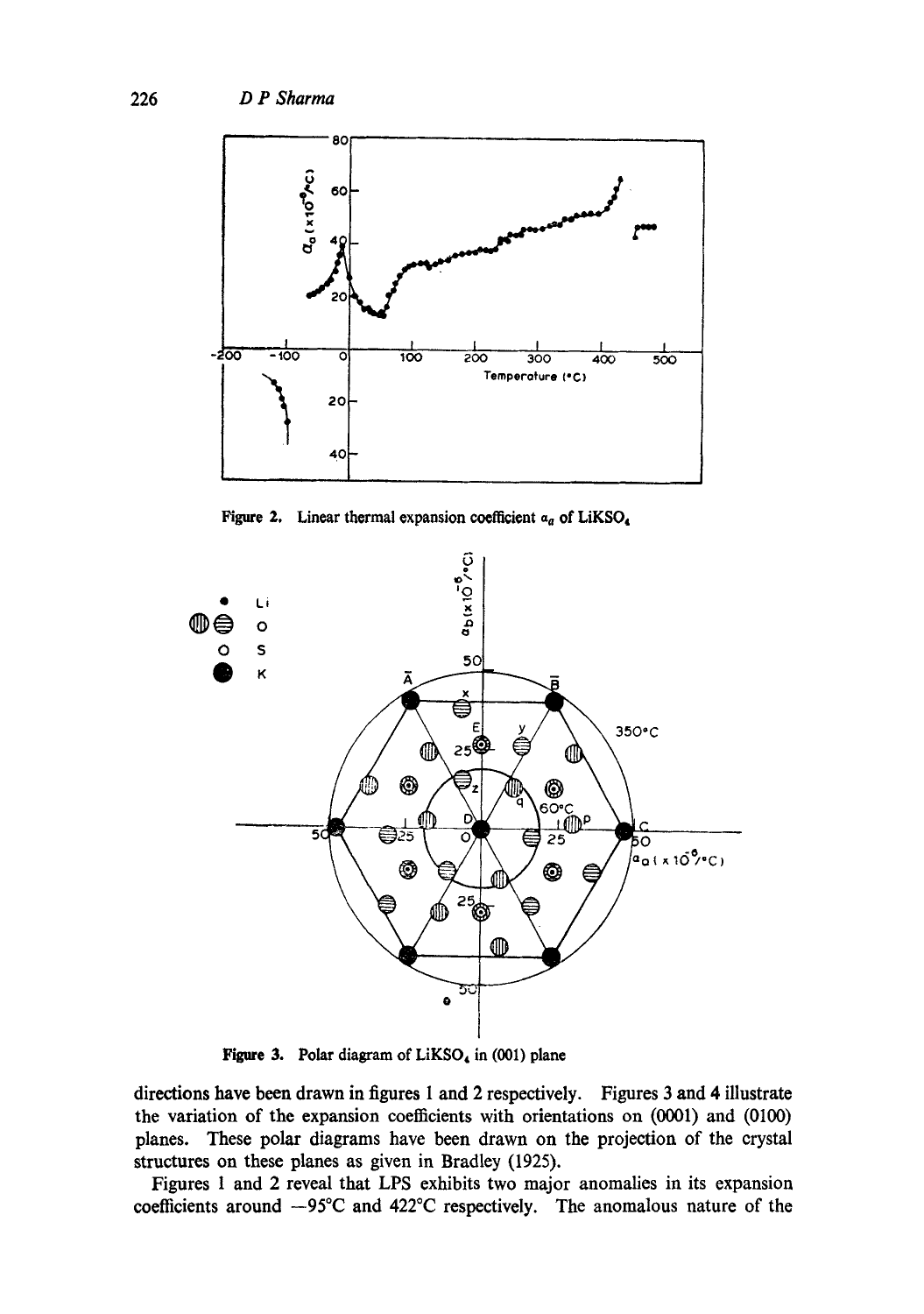variation of  $\alpha$  at  $-95^{\circ}$ C has been observed for the first time. Since the symmetries below  $-95^{\circ}\text{C}$  and above  $422^{\circ}\text{C}$  are unknown, the expansion coefficients in the lowest and the highest temperature phases may not be the principal coefficients. The nature of the dimensional changes of the crystal at the upper and lower transition points are opposite both along  $a$  and  $c$  axes. As the lower transition point is approached from the high temperature phase, at  $T_{c_2}$  (--95°C), the crystal suddenly contracts. Below  $T_{c_2}$ , there is a steep rise in both  $a_a$  and  $a_c$ . At  $T_{c_1}(422^{\circ}\text{C})$ , the crystal expands along the *a* direction but shows sudden contraction along the optic axis. Another feature of the expansion behaviour of LPS along the  $a$  axis is the presence of a minimum around 60 $\degree$ C followed by a peak at  $-9\degree$ C. Since there is no brisk movement of the fringe system at these temperatures, nor is there any sudden change in orientation, it is concluded that at these two temperatures there is no major structural change in the crystal.

### **5. Discussion**

The sudden and discontinous nature of the transition at  $-95^{\circ}$ C and 422 $^{\circ}$ C suggests that the crystal undergoes a transformation of first order at these temperatures. Ando's static dielectric constant experiments detect an anomaly at 445°C.

Figures 1, 2, 3 and 4 show that LPS exhibits considerable lattice anisotropy. The anisotropy is pronounced in the (0100) plane. Figure 4 shows that along the six-fold polar axis, the expansion coefficient is very small at  $60^{\circ}C (\sim 2 \times 10^{-6}$  (°C) and reaches a value of  $6 \times 10^{-6}$  /°C around 350°C.



Figure 4. Polar diagram of  $LiKSO<sub>4</sub>$  in (0100) plane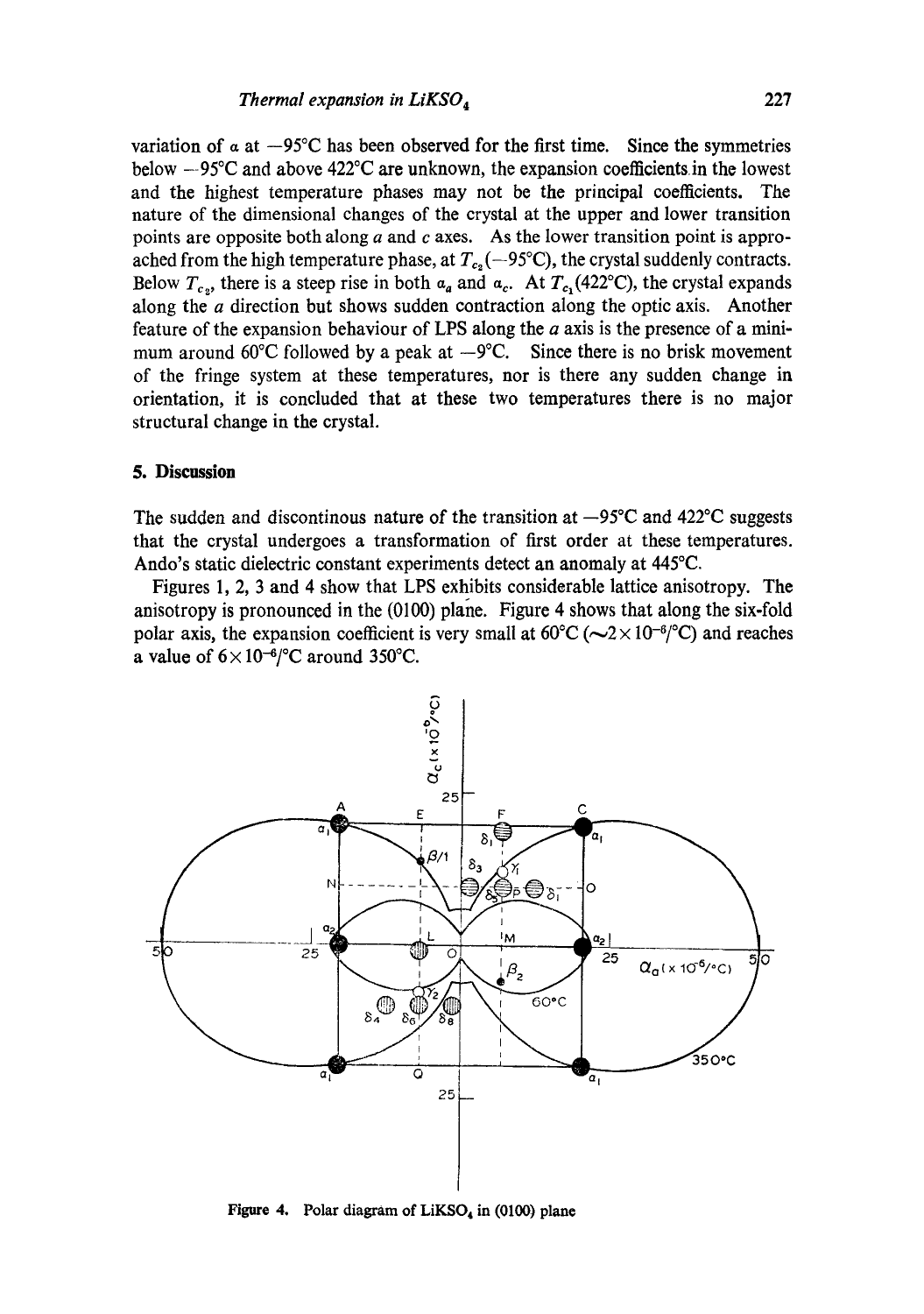The small value of the expansion coefficient of the crystal along the unique axis can be explained by applying the ' tilt concept' of Megaw (1971). As can be seen from Bradley's (1925) structure work, the tilt between Li-O and S-O tetrahedra is zero along the c-axis making Li-O-S bond linear along the polar axis. Thus the framework of tetrahedra is almost straightened out along this direction and thus the only significant contribution to  $a_c$  is from the bond-length expansion and practically nothing from the crumpling of the framework. This indeed is seen from figure 1, where at 0°C,  $a_c=1.7\times10^{-6}$  c and at 407°C,  $a_c=6.8\times10^{-6}$  c. Such a small increase over a temperature range of 400°C can be associated with the bond-length expansion of a *hard* sulphate tetrahedron. The projection of the crystal structure diagram on the (0001) plane shows (figure 3) that on this plane  $LiO<sub>4</sub>$  and SO<sub>4</sub> tetrahedra are tilted against each other by as much as 60°. Therefore, the structural units on the (0001) plane have enough elbow room to straighten themselves out with the increase of temperature. This explains the progressive increase of expansion coefficient along the a axis as one approaches the transition temperature  $T_{c_1}$ . In the absence of the data on the r.m.s, thermal amplitudes of various atoms that make the structure, it is not possible to elucidate the transition mechanism at  $T_{c}$ .

Lithium potassium sulphate belongs to the polar point group class 6; this symmetry allows it to show pyroelectric behaviour. Pyroelectric constants of LPS have been determined by Hayashi (1912) and more recently by Ando (1962). The temperature ranges of their measurements are from 88°K to 357°K and 593°K to 773°K respectively. From well below room temperature to the upper transition point  $T_c$ , the pyroelectric current versus temperature curve follows the expansion coefficient versus temperature behaviour of the crystal (Ando 1962) (figure 2). The static dielectric constant versus temperature curve also follows the expansion coefficient versus temperature curve along the c-axis of the crystal (Ando 1962). The results of these two experiments lead to the following conclusions: (i) the nature of the chemical binding along the six-fold axis in LPS is predominantly of ionic type; (ii) although the temperature variation of the elastic constant and the piezoelectric moduli of  $LiKSO<sub>4</sub>$  are not available, the persistence of a very small value of the thermal expansion coefficient of this substance right upto the upper transition temperature  $T_{c_1}$  along the polar axis suggests that the pyroelectricity in this substance is of secondary nature, i.e., it is brought about by the mechanism of piezoelectric polarisation.

Now, what are the structural features in  $LiKSO<sub>4</sub>$  crystal which make it only pyroelectric at the room temperature ? Why is it not possible to reverse the spontaneous polarisation in LPS even at  $350^{\circ}$ C and with a field as large as 5 kV/cm (Ando 1962)? It looks as though the existence of ferroelectricity is simply dependent on the presence of an ion of the right size at the large cavities of these structures. Members of  $\text{LimBX}_4$ family, LiNaSO<sub>4</sub>, LiNaSeO<sub>4</sub>, LiKSO<sub>4</sub> are all linear pyroelectrics. Na, K (with ionic radii 97, 133 pm) are relatively smaller ions than  $NH_4$ ,  $N_2H_5$ , Cs (167 pm) whose presence at the cavities of these structures results in LAS and LiHzS becoming ferroelectrics. Compounds with smaller  $Me^{II}$  ions are hexagonal closed-packed structures with smaller thermal expansions and larger force constants along the polar directions; whereas those members having larger  $Me^{II}$  cations are essentially linkage structures, having large thermal expansions and lower force constants along their polar directions. The former (proper derivatives) expand very little along the polar direction because the smaller cavity cations do not control the interpolyhedral flits as effectively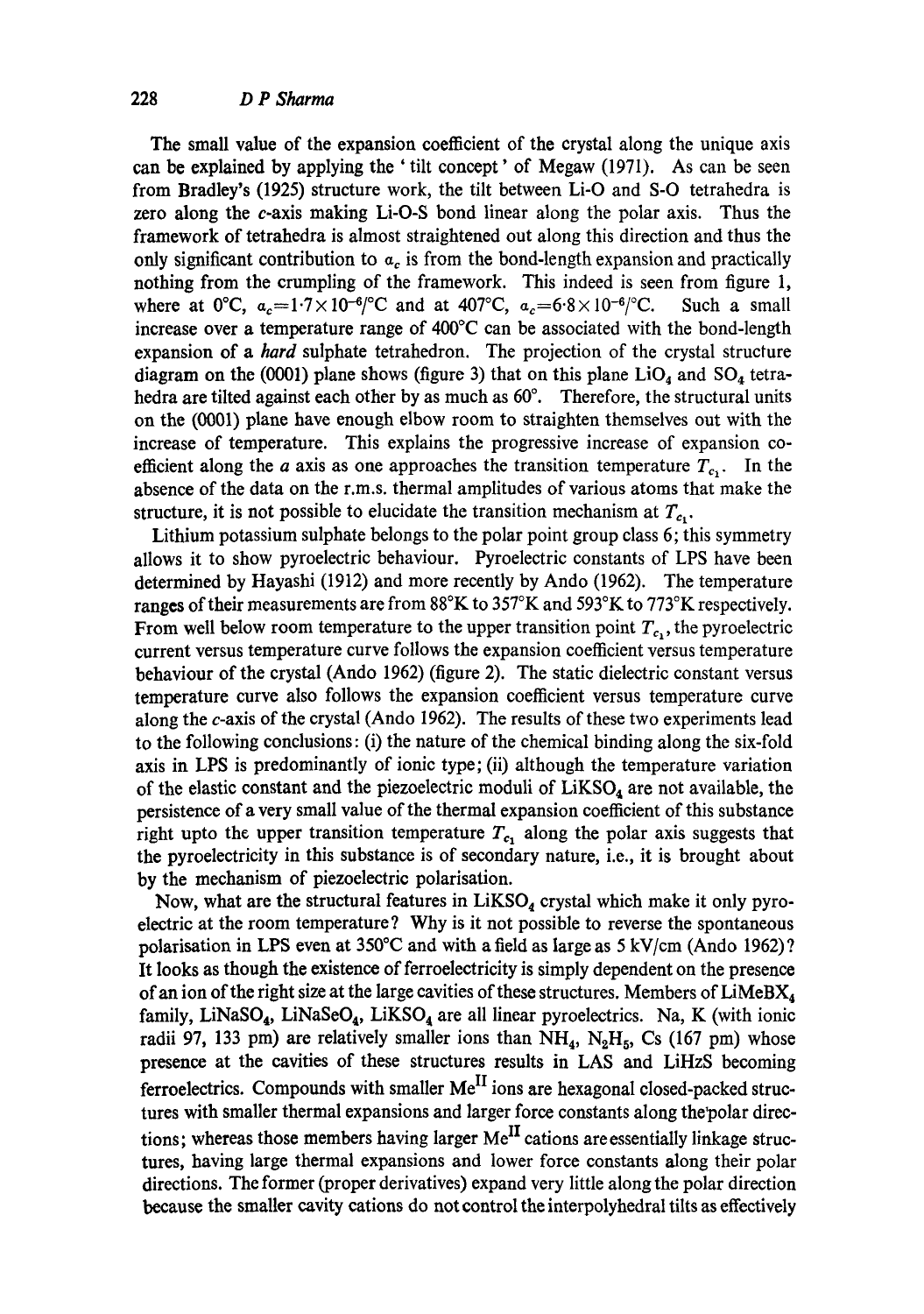as the large cavity cations in their improper counterparts. The tilted structures are vulnerable to the presence of large cations at their cavities. Thus, whereas the proper derivatives LPS crystal expands from  $1.73 \times 10^{-6}$  c to  $6 \times 10^{-6}$  c along the c-axis, in a temperature interval of about  $400^{\circ}$ C (figure 1); in less than half of that temperature interval, LAS, along its polar axis, has an average expansion coefficient of about  $40\times10^{-6}$  (Sharma 1978). The expansion coefficient figures for LiN<sub>2</sub>H<sub>5</sub>SO<sub>4</sub> are  $40\times10^{-6/°}C$  and  $95\times10^{-6/°}C$  at 0°C and 200°C respectively (Devanarayanan and Easwaran t966). The role of these cations in bringing about ferroelectricity can be understood in the following manner. It is known that a structure is ferroelectrie if the displacements are sufficiently small to be reversed by an electric field; otherwise it is pyroelectric. The ' displacement' in these alkali double sulphates should be the off-centering of Me or B cations. The improper derivatives  $LiNH<sub>4</sub>SO<sub>4</sub>$  and  $LiNH<sub>4</sub>SO<sub>4</sub>$ are ferroelectrics because the  $LiO<sub>4</sub>$  and  $SO<sub>4</sub>$  tetrahedra are slightly distorted as is evidenced from the magnetic resonance studies of Aleksandrov *et al* (1977). The lowest temperature phase of  $LiNH<sub>4</sub>SO<sub>4</sub>$  (below 10<sup>o</sup>C) remains polar and is *not* ferroelectric because there appear two types of Li-O tetrahedra below 10°C; one of them is highly distorted, and all aligned along the conserved two-fold polar axis of the structure (Yuzvak 1975). Thus, since the displacements of lithium ions within their tetrahedra are quite large (Yuzvak 1975), Li-O-S bond does not form a reversible dipole. The crystal shows a jump in spontaneous polarisation but no ferroelectricity.

It is suggested that the same situation exists in  $LiKSO<sub>4</sub>$  at the room temperature. Bradley (1925) has not been able to accurately determine the positions of lithium atom in the structure. He observes that Li atoms are ' somewhere' along the line joining the sulphur and the oxygen atoms along the six-fold axis. The author conjectures that lithium atoms must be very much away from the centre of their tetrahedra like their counterparts in LAS below 10°C. This implies that lithium ions in LPS sit in a field of single minimum potential. This suggests that the point-group symmetry of the phase existing above the upper transition temperature should be polar. Polar to polar transition is a necessary condition for the non-existence of ferroelectric domains in the crystal (Zheludev 1977).

### **Acknowledgement**

The author is indebted to Prof. P S Narayanan for his kind and encouraging guidance on this investigation.

#### **References**

Aleksandrov K S, Aleksandrova I P, Anistratov A T and Shabanov V F 1977 *Izv. Acad. Nauk. SSSR Set Fiz.* 41 599 Ando T 1962 *J. Phys. Soc. Jpn.* 17 937 Blittersdoff H 1928 *Z. Kristallogr.* 67 279 Bradley A J 1925 *Philos. Mag.* 49 1225 Chung S J and Hahn T 1972 *Mat. Res. Bull.* 7 1209 Devanarayanan S and Easwaran K R K 1966 *Proc. Indian Acad. Sci. A64* 173 Dallase W A 1967 *Acta Crystallogr.* 23 617 Elings S B and Terpstra P 1928 *Z. Kristallogr.* 67 279